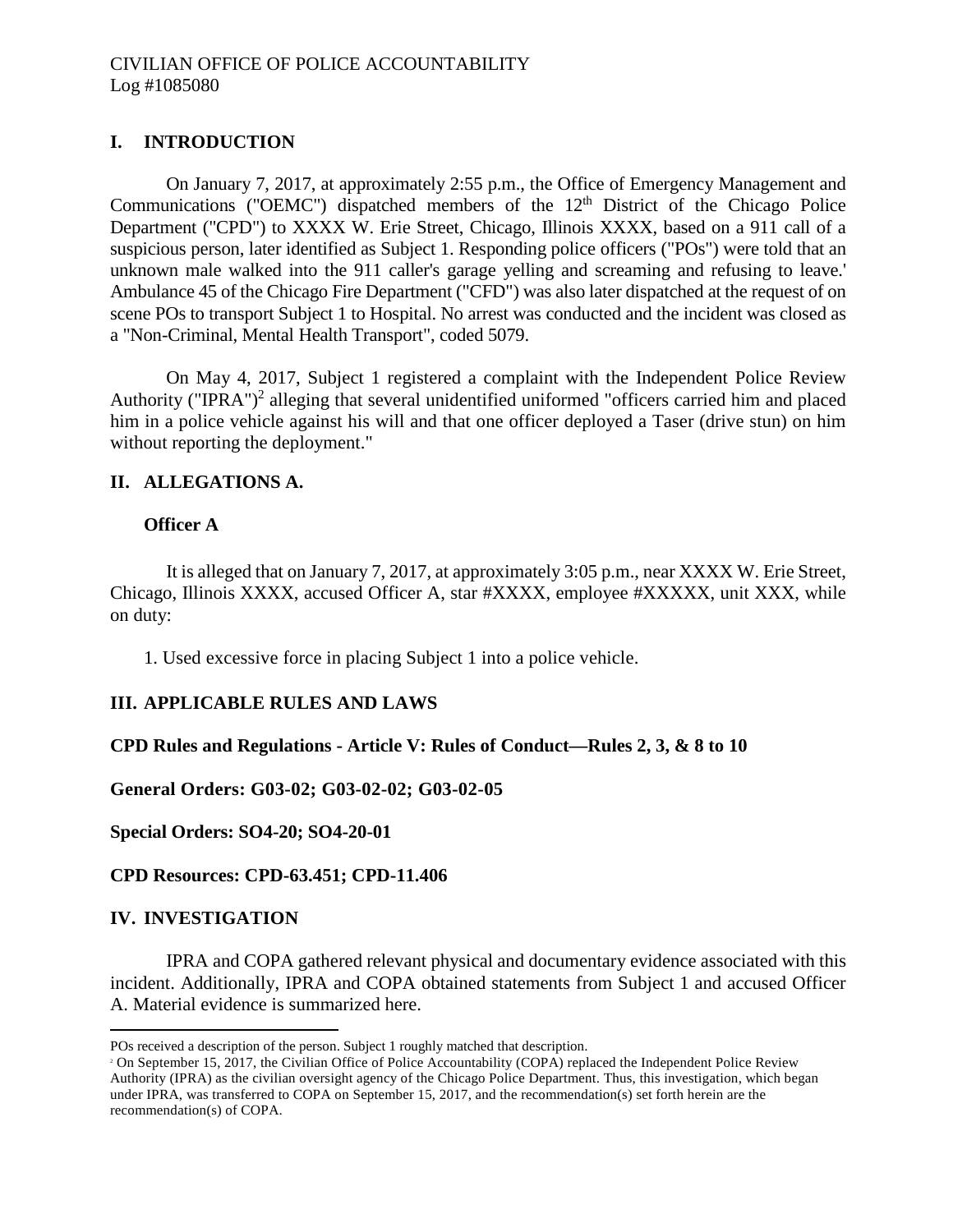### **A. CPD Original Case Incident Report**

The Original Case Incident Report, RD #XXXXXX listed Subject 1 as a victim, reporting that he was transported to Hospital via ambulance for psychiatric evaluation. Per the narrative, reporting officer ("R/O") Officer B,<sup>3</sup> observed Beat  $XXXX^4$  responding to a suspicious call. In speaking with Subject 1, R/O's wrote that he began screaming "I have to go to the hospital, I have to get out of here they are coming to get me." Per the narrative, R/O placed Subject 1 into a squad vehicle due to the frigid temperatures.'

### **B. Interview of Subject 1**

On August 25, 2017, IPRA interviewed Subject 1. In summary, Subject 1 stated that on the incident date, he left his then residence of XXXX W. Ancona St. to walk outside after starting to feel sick. After a block, he started having trouble breathing. Thinking he should try to get a ride home or "somewhere," he snuck into a garage as an unidentified man drove his vehicle in. Subject 1 told the man he was not feeling well to which the man responded, "buzz off." The same man also said no to taking Subject 1 home or to the hospital. Subject 1 then left the garage and residence and began walking back towards his home. On his way, he leaned up against a second vehicle as he felt that he was not taking in any oxygen. Wanting to get warm, he decided to enter the car, but before he could do so, the owner, per his statement, came out and dragged him to the front end of the car.<sup>6</sup> Subject 1 indicated that POs arrived "probably ten seconds later."

Upon the POs arrival, Subject 1 stated that they instructed him to get into the back of a police car. Subject 1 responded that he was not feeling well and could not breathe. He stated he also asked the responding POs for an ambulance. The responding POs repeated the command to get into the police vehicle to which Subject 1 responded, "I rather not, I rather sit here, where is the ambulance at, are they coming to get me?" Subject 1 asserted that the POs then "physically picked him up and threw him in the back of the police car." Subject 1 said at least three POs carried him into the police vehicle and that he was not trying to resist, only that he asked repeatedly for their names and badge numbers.

According to Subject 1, maybe three minutes after being put into the police car, an unidentified PO, not Officer A, opened the vehicle door and "jams a Taser in [him]," specifically his left upper thigh.? Subject 1 stated he then passed out and his recollection becomes really "grey and shadowy." Subject 1 next recalled being in an emergency room where he was restrained by

<sup>&</sup>lt;sup>3</sup> As of April 15, 2017, Officer B is no longer a member of CPD.

COPA identified the following POs from the Original Case Incident Report: Officer C star #XXXXX (Beat XXXXB), Officer D star #XXXXX (Beat XXXXB), Officer A star #XXXX (Beat XXXX), Officer E star #XXXXX (Beat XXXX) and Officer B (Beat 1288F). COPA further identified the following additional POs from the OEMC Event Query Report: Officer F star #XXXX (Beat XXXX), Officer G star #XXXXX (Beat XXXX), Officer H star #XXXX (Beat 1271) and Officer I star #XXXXX (Beat 1271). (Attachments 6 & 7)

<sup>5</sup> An online search of the temperature on January 7, 2017 revealed a high of nineteen degrees and a low of two degrees. *(Source:* AccuWeather). (Attachment 48)

<sup>6</sup> The identity of the "owner" in this interaction was not obtained or revealed in COPA's investigation.

<sup>7</sup> By email, Subject 1 provided two color photographs of what he identified as his upper left thigh. Both photographs are taken from a very close angle. Neither photograph is time-stamped or geotagged. Per Subject 1, the photographs were taken eight days after the incident. There is slight discoloration observed that may or may not be consistent with a bruise.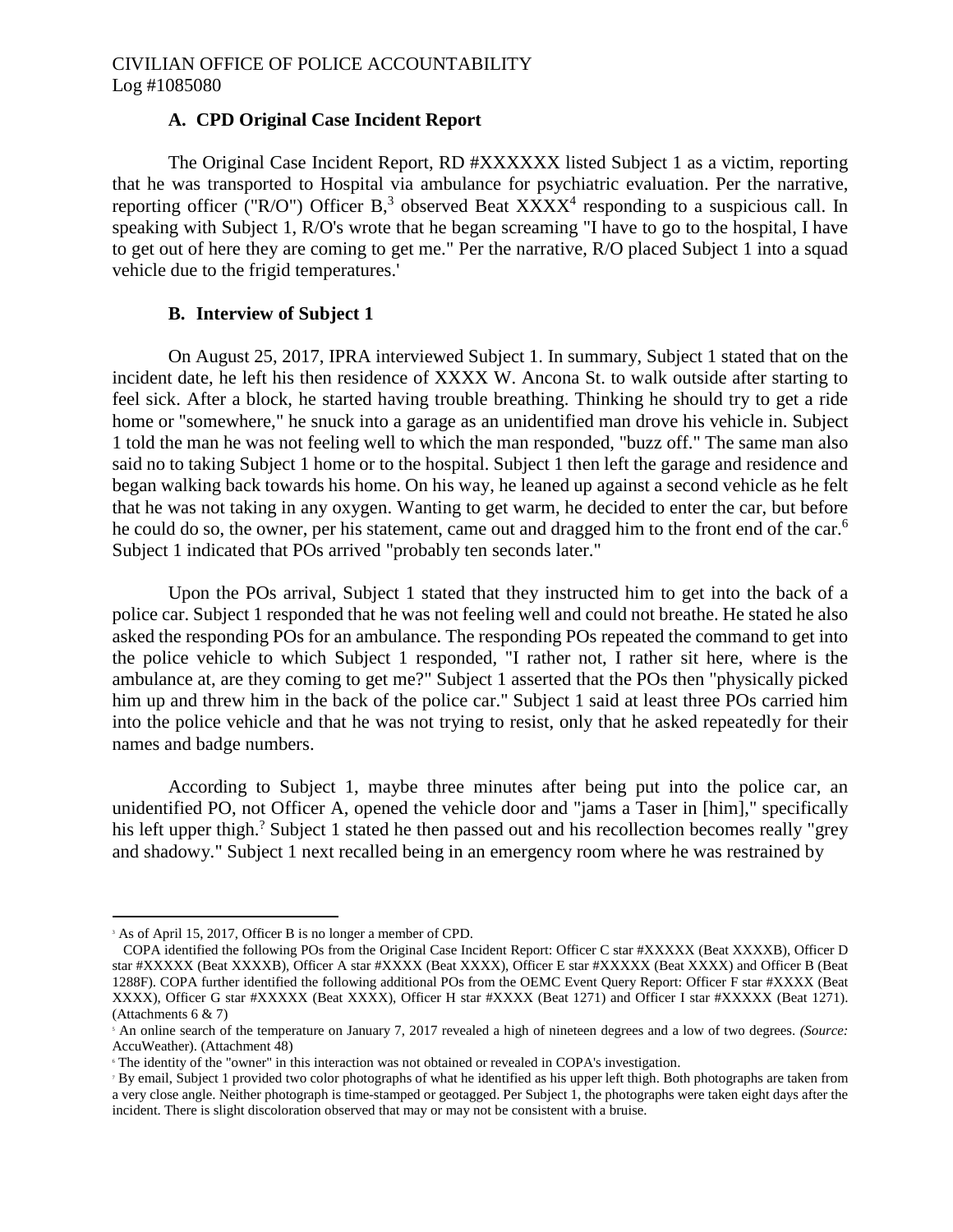## CIVILIAN OFFICE OF POLICE ACCOUNTABILITY Log #1085080

handcuffs and later sedated. Subject 1 stated the next day he woke up in the psychiatric ward of the hospital. (Attachment 14)

### **C. Interview of Accused Officer A**

On November 9, 2017, COPA interviewed accused Officer A. In summary Officer A stated that on the incident date, he was in uniform working  $3r<sup>d</sup>$  watch, Beat XXXX, in a marked vehicle with his partner Officer E. He remembered that day was "pretty cold," estimating the temperature at 20 degrees. Regarding the incident, Officer A recalled hearing over the radio a suspicious person call in which a man was trying to open doors in one or two buildings. Being close by and knowing that the answering PO to the call was in a "99" unit, explained as a unit in which one is working alone, he and his partner decided to assist.

Officer A stated that when he arrived he observed three or four POs with a man in handcuffs, identified as Subject 1. He described Subject 1 as acting irrational and screaming. When later asked to explain what he meant by irrational, Officer A stated, paraphrasing, that he was screaming, flailing his hands, screaming "get me out of here," "it's new year's", "hey woo woo" and other statements that did not make sense for that time. Officer A did not recall if Subject 1 was standing near any vehicles, but that the interaction took place in the street. "A little after [Officer A] arrived," Subject 1 was put into Officer A's vehicle due to his vehicle being the closest to Subject 1. Officer A did not recall who put Subject 1 in the vehicle or if he himself placed him in the car. Officer A also did not recall how Subject 1 entered or was put into the car.

Regarding why Subject 1 was put into the police car, Officer A cited the cold temperature and officer and public safety concerns. Officer A stated that his impression of Subject 1 was that he was in distress and either high on drugs or in need of mental evaluation. Once in the police car, Officer A described Subject 1 as screaming and thrashing about the vehicle. This led Officer A to open the vehicle door and tell Subject 1, paraphrasing, to calm down, you're going to get hurt, you're going to break something in the car. Officer A recalled Subject 1 asking for his name which he provided and closed the vehicle door. Officer A denied Subject 1's Taser allegations.

## **D. Medical Records**

Subject 1 was admitted to the Emergency Department of Hospital at 3:45 p.m. on the incident date for psychiatric evaluation. Subject 1 was ultimately admitted to the hospital's psychiatry division where he remained until discharge seven days later, January 14, 2017. Details of Subject 1's condition on arrival to the hospital, medical history, and discharge diagnoses are omitted from this report out of sensitivity to Subject 1's privacy. There is no mention of injury or compliant of injury to the left thigh or from a Taser deployment within the medical records. (Attachment 38)

## **E. Taser Download Reports**

COPA determined only Officer E, Officer B, Officer H and Officer I were equipped with a Taser on the incident date. Taser download reports were obtained for each assigned Taser serial number. Three Tasers revealed no activity on the incident date. The remaining Taser only listed